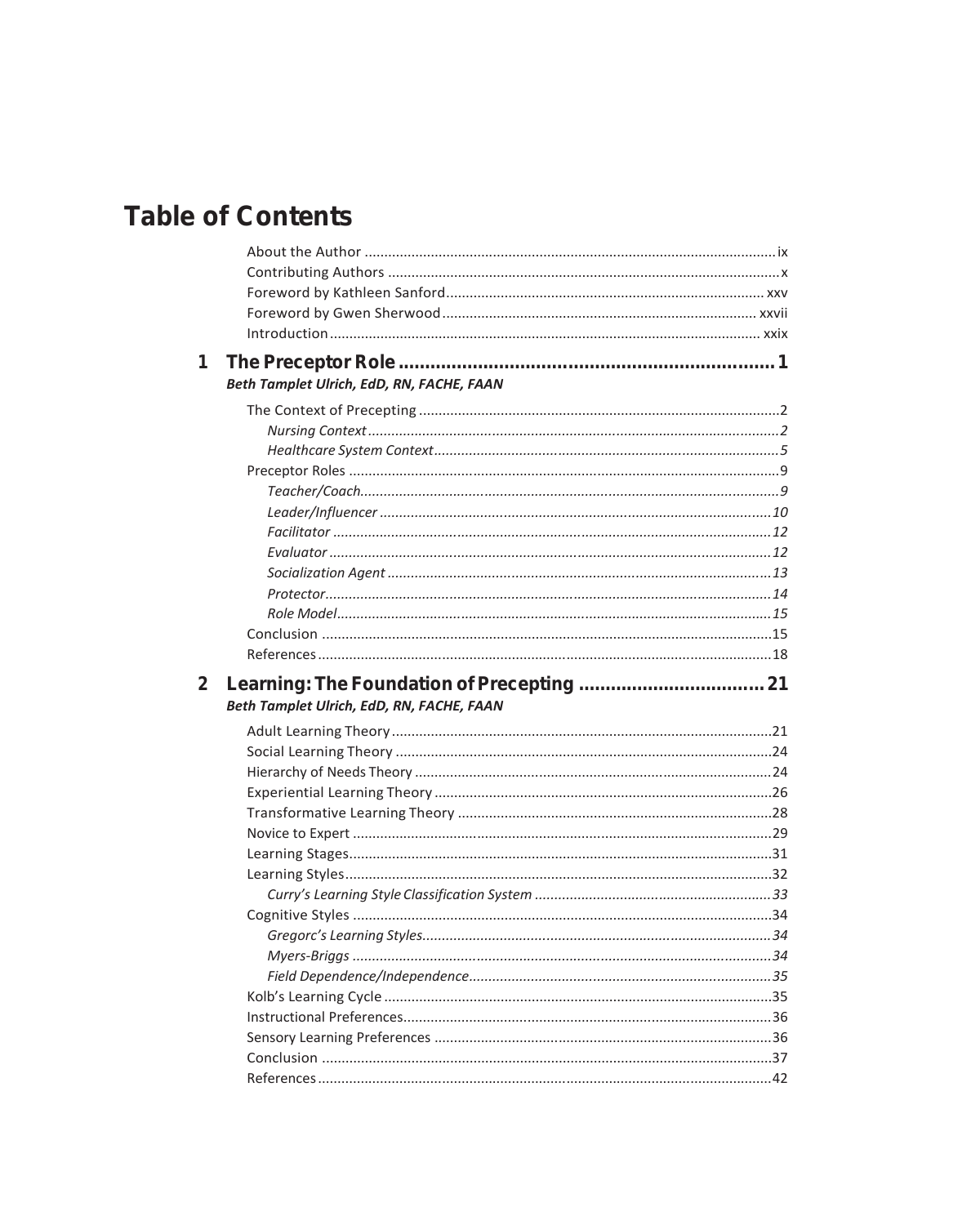| 3 |                                                                       |  |
|---|-----------------------------------------------------------------------|--|
|   | Beth Tamplet Ulrich, EdD, RN, FACHE, FAAN                             |  |
|   |                                                                       |  |
|   |                                                                       |  |
|   |                                                                       |  |
|   |                                                                       |  |
|   |                                                                       |  |
|   |                                                                       |  |
|   |                                                                       |  |
|   |                                                                       |  |
|   |                                                                       |  |
|   |                                                                       |  |
|   |                                                                       |  |
|   |                                                                       |  |
|   |                                                                       |  |
|   |                                                                       |  |
|   |                                                                       |  |
|   |                                                                       |  |
|   |                                                                       |  |
|   |                                                                       |  |
|   |                                                                       |  |
|   |                                                                       |  |
|   |                                                                       |  |
|   |                                                                       |  |
|   |                                                                       |  |
|   |                                                                       |  |
|   |                                                                       |  |
|   |                                                                       |  |
| 4 | Beth Tamplet Ulrich, EdD, RN, FACHE, FAAN                             |  |
|   |                                                                       |  |
|   |                                                                       |  |
|   |                                                                       |  |
|   | Competency Outcomes and Performance Assessment (COPA) Model 87        |  |
|   |                                                                       |  |
|   |                                                                       |  |
|   |                                                                       |  |
|   |                                                                       |  |
|   |                                                                       |  |
|   |                                                                       |  |
|   |                                                                       |  |
|   | Developing Situational Awareness, Expert Reasoning, and Intuition  96 |  |
|   |                                                                       |  |
|   |                                                                       |  |
|   |                                                                       |  |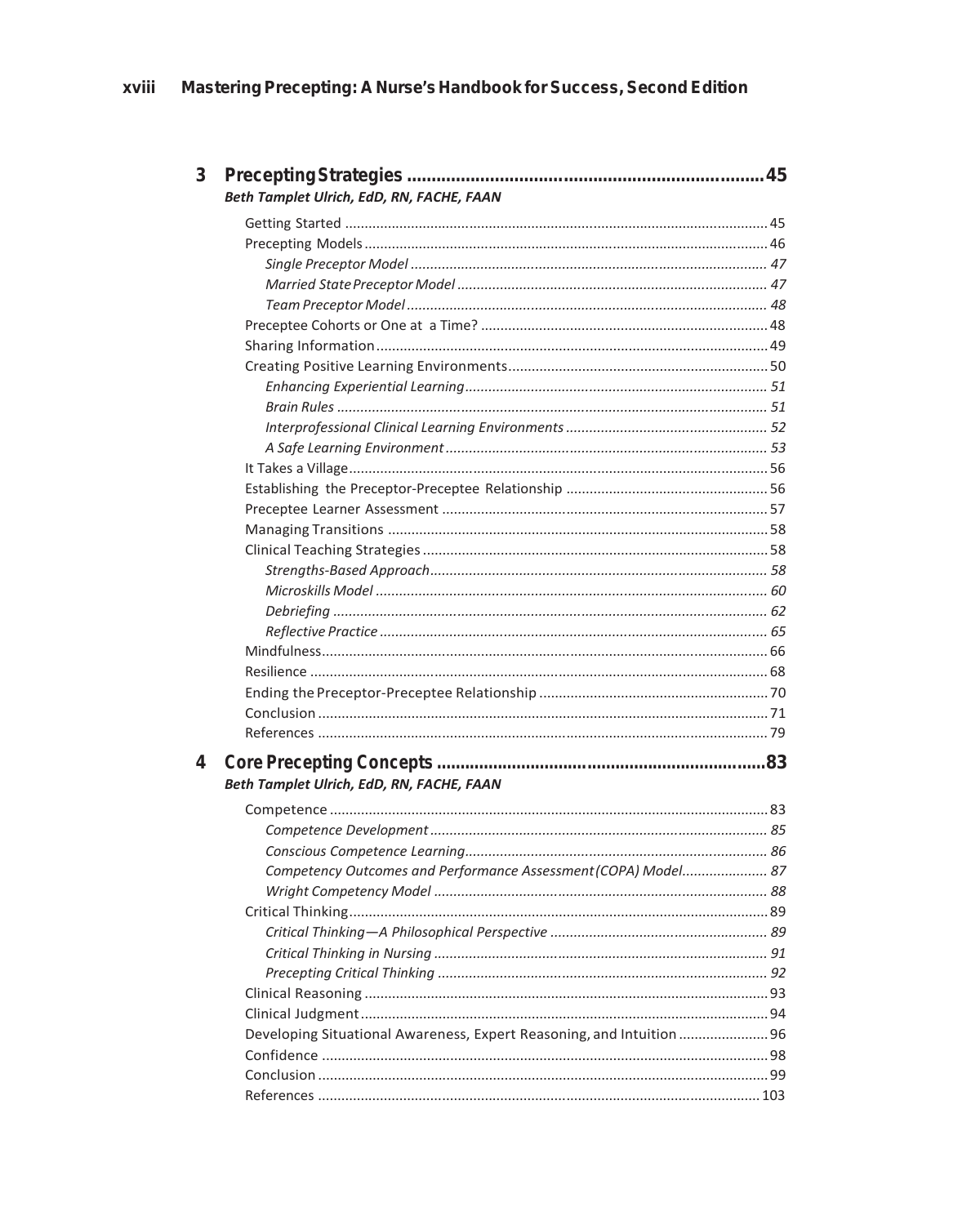| 5 | Having a Plan: Developing and Using Goals, Objectives,           |  |
|---|------------------------------------------------------------------|--|
|   | 105<br>Kelly C. Walker, DNP, CNM; Karen C. Robbins, MS, RN, CNN; |  |
|   | Mary S. Haras, PhD, MBA, APN, NP-C, CNN                          |  |
|   |                                                                  |  |
|   | The Relationship Among Goals, Objectives, and Outcomes 107       |  |
|   |                                                                  |  |
|   |                                                                  |  |
|   |                                                                  |  |
|   |                                                                  |  |
|   |                                                                  |  |
|   |                                                                  |  |
|   |                                                                  |  |
|   |                                                                  |  |
|   |                                                                  |  |
|   |                                                                  |  |
|   |                                                                  |  |
|   |                                                                  |  |
|   |                                                                  |  |
|   |                                                                  |  |
|   |                                                                  |  |
| 6 |                                                                  |  |
|   | Laurie Shiparski, MS, BSN, RN                                    |  |
|   |                                                                  |  |
|   |                                                                  |  |
|   |                                                                  |  |
|   |                                                                  |  |
|   |                                                                  |  |
|   |                                                                  |  |
|   |                                                                  |  |
|   |                                                                  |  |
|   |                                                                  |  |
|   |                                                                  |  |
|   |                                                                  |  |
|   |                                                                  |  |
|   |                                                                  |  |
| 7 |                                                                  |  |
|   | Laurie Shiparski, MS, BSN, RN                                    |  |
|   |                                                                  |  |
|   |                                                                  |  |
|   |                                                                  |  |
|   |                                                                  |  |
|   |                                                                  |  |

xix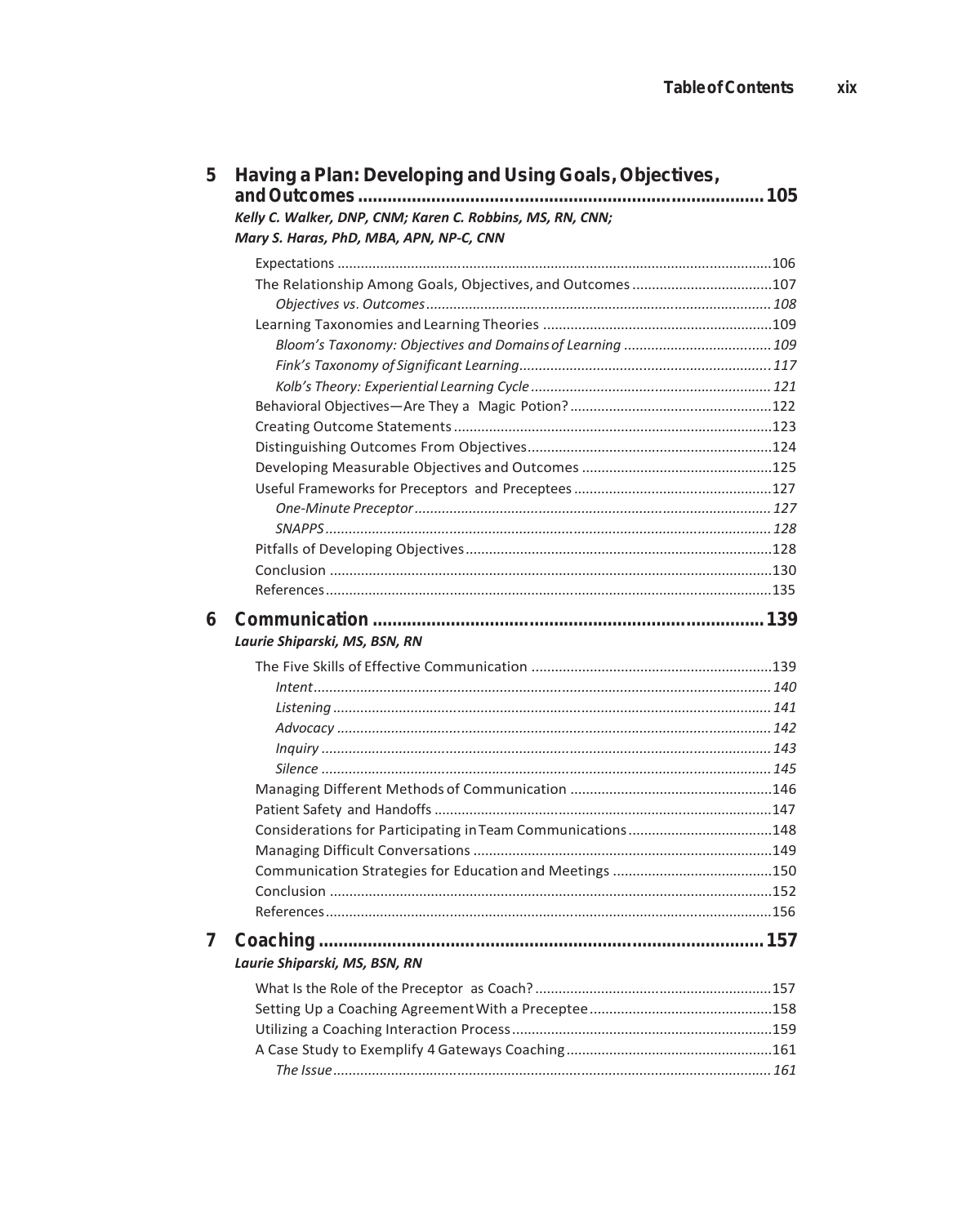|   | Strategies to Inspire Learning and Move Through Challenges 164                  |  |
|---|---------------------------------------------------------------------------------|--|
|   | The Preceptor's Role in Working With Resistance and Edges  165                  |  |
|   |                                                                                 |  |
|   |                                                                                 |  |
|   |                                                                                 |  |
|   |                                                                                 |  |
| 8 | Cathleen M. Deckers, EdD, RN, CHSE; Wendy Jo Wilkinson, MSN, ARNP               |  |
|   | Why Technology Is Imperative for Today's Healthcare Environment  171            |  |
|   |                                                                                 |  |
|   |                                                                                 |  |
|   | Web-Based Collaboration Tools for Maximizing Informal Learning 176              |  |
|   |                                                                                 |  |
|   |                                                                                 |  |
|   |                                                                                 |  |
|   |                                                                                 |  |
|   |                                                                                 |  |
|   |                                                                                 |  |
|   | Using HFPS to Develop Situation Awareness and Clinical Reasoning 182            |  |
|   |                                                                                 |  |
|   | Implications of Using High-Fidelity Patient Simulation for Preceptors,          |  |
|   |                                                                                 |  |
|   |                                                                                 |  |
|   | Future of Instructional Technology/Future Implications of Instructional         |  |
|   |                                                                                 |  |
|   |                                                                                 |  |
|   |                                                                                 |  |
| 9 | Beth Tamplet Ulrich, EdD, RN, FACHE, FAAN                                       |  |
|   |                                                                                 |  |
|   | Creating a Positive Clinical Learning Environment for Prelicensure Students 202 |  |
|   |                                                                                 |  |
|   |                                                                                 |  |
|   |                                                                                 |  |
|   |                                                                                 |  |
|   |                                                                                 |  |
|   |                                                                                 |  |
|   |                                                                                 |  |
|   |                                                                                 |  |
|   |                                                                                 |  |
|   |                                                                                 |  |
|   |                                                                                 |  |
|   |                                                                                 |  |
|   |                                                                                 |  |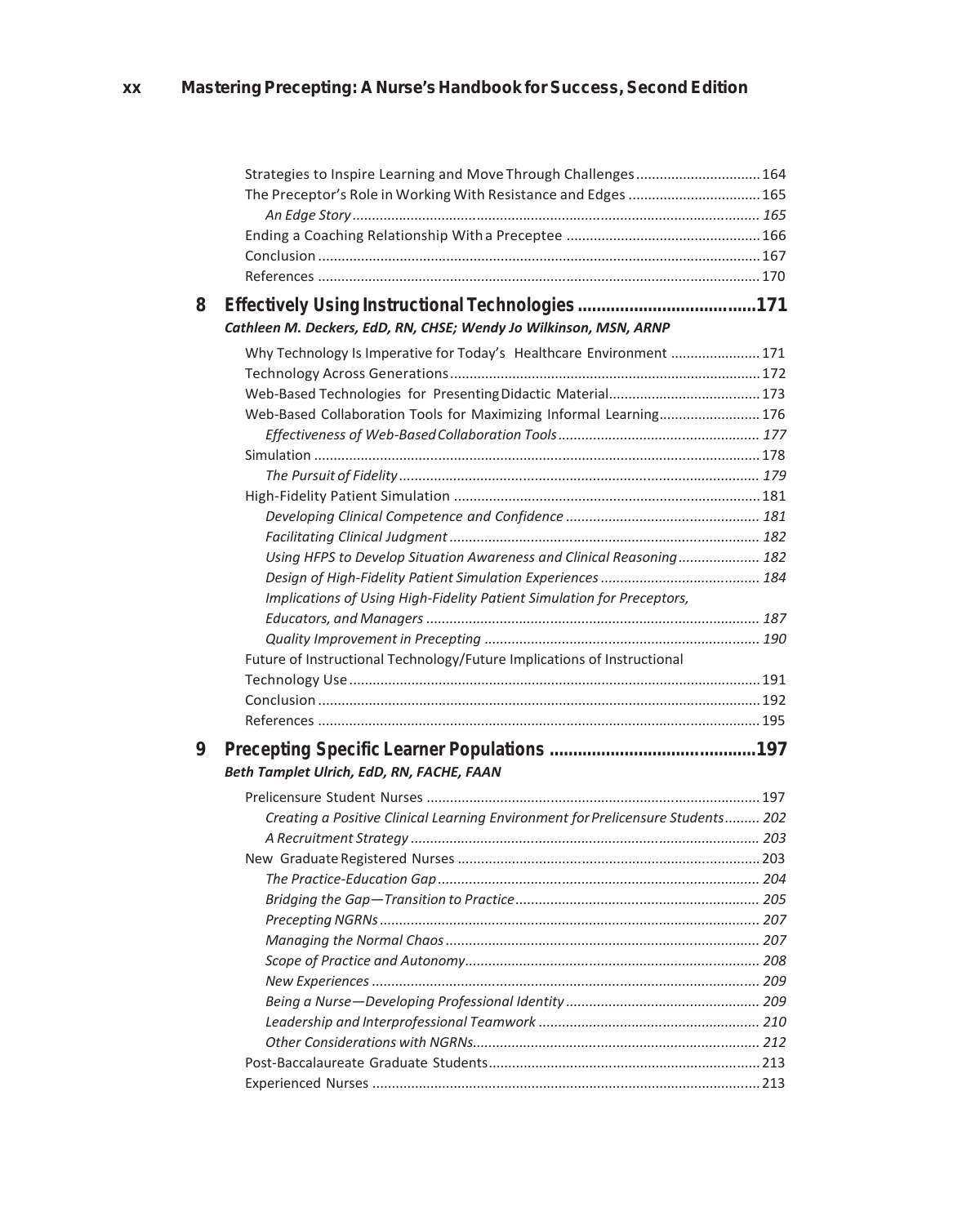| 10 | Precepting Advanced Practice Registered Nurses 227                 |  |
|----|--------------------------------------------------------------------|--|
|    | Laura Lynn Rooney, DNP, RN, FNP-BC, BC-ADM, FAANP                  |  |
|    |                                                                    |  |
|    |                                                                    |  |
|    |                                                                    |  |
|    |                                                                    |  |
|    | Understanding Yourself as the Preceptor-Incentives and Barriers233 |  |
|    |                                                                    |  |
|    |                                                                    |  |
|    |                                                                    |  |
|    |                                                                    |  |
| 11 | Assessing and Addressing Preceptee Behavior and Motivation245      |  |
|    | Cindy Lefton, PhD, RN, CPXP; Robert E. Lefton, PhD                 |  |
|    |                                                                    |  |
|    |                                                                    |  |
|    |                                                                    |  |
|    |                                                                    |  |
|    |                                                                    |  |
|    |                                                                    |  |
|    |                                                                    |  |
|    |                                                                    |  |
|    |                                                                    |  |
|    |                                                                    |  |
|    |                                                                    |  |
|    |                                                                    |  |
|    |                                                                    |  |
|    |                                                                    |  |
|    |                                                                    |  |
|    |                                                                    |  |
|    |                                                                    |  |
|    |                                                                    |  |
|    |                                                                    |  |
|    |                                                                    |  |
| 12 | Larissa Africa, MBA, BSN, RN; Cherilyn Ashlock, DNP, RN, NE-BC     |  |
|    |                                                                    |  |
|    |                                                                    |  |
|    |                                                                    |  |
|    |                                                                    |  |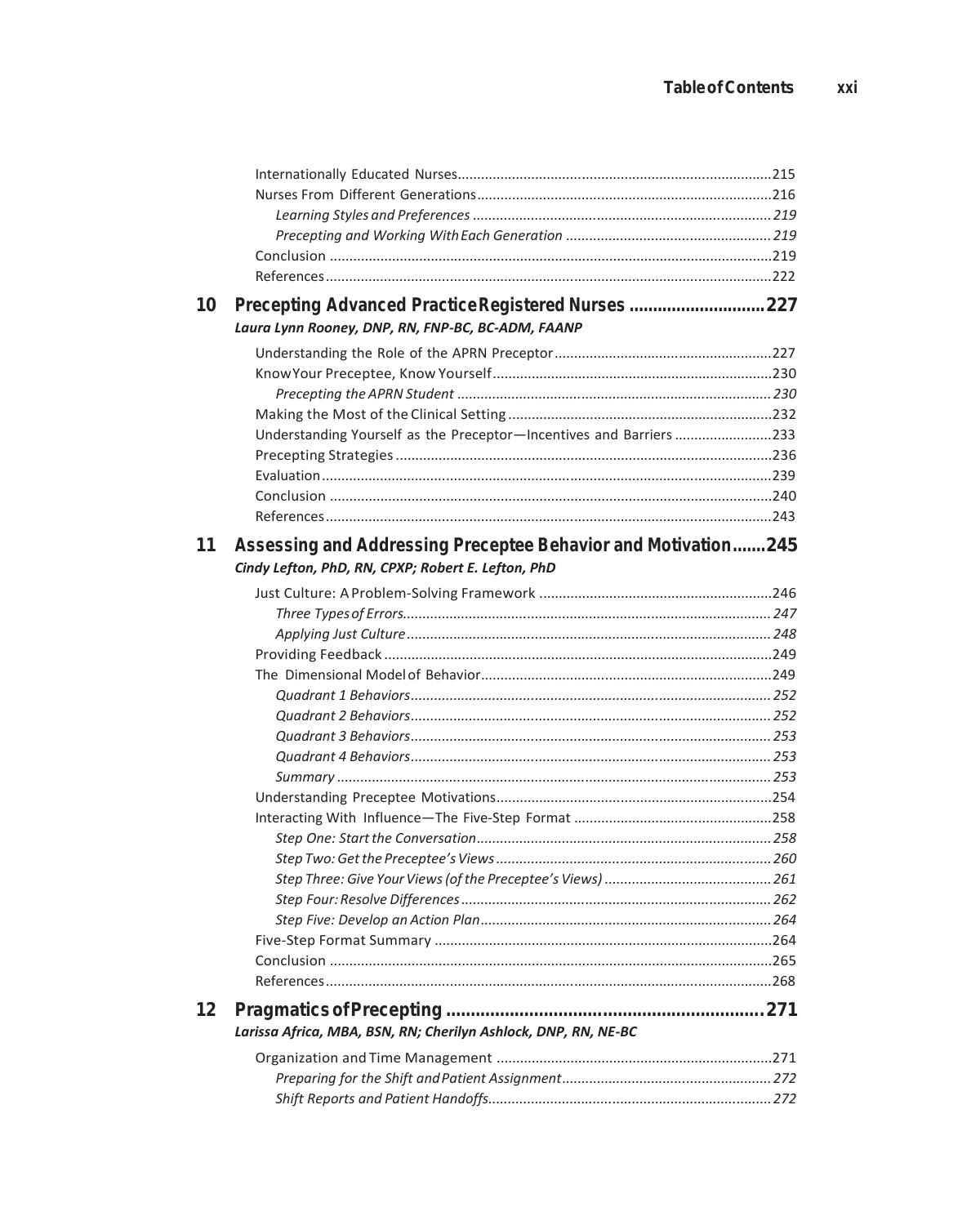| 13 |                                                                   |  |
|----|-------------------------------------------------------------------|--|
|    | Kim A. Richards, RN, NC-BC                                        |  |
|    |                                                                   |  |
|    |                                                                   |  |
|    |                                                                   |  |
|    |                                                                   |  |
|    |                                                                   |  |
|    |                                                                   |  |
|    |                                                                   |  |
|    |                                                                   |  |
|    |                                                                   |  |
|    |                                                                   |  |
|    |                                                                   |  |
|    |                                                                   |  |
| 14 | For Managers: Selecting, Supporting, and                          |  |
|    |                                                                   |  |
|    | Carol A. Bradley, MSN, RN, CENP; Amy K. Doepken, MSN, RN;         |  |
|    | Denise D. Fall, DNP, RN, CENP; Virginia Downie, MSN, RN-BC, NPDS; |  |
|    | Cindy Bianchini, MSN, RN, CNOR                                    |  |
|    | Establishing Performance Standards and Preceptor Competencies300  |  |
|    |                                                                   |  |
|    |                                                                   |  |
|    |                                                                   |  |
|    |                                                                   |  |
|    |                                                                   |  |
|    |                                                                   |  |
|    |                                                                   |  |
|    |                                                                   |  |
|    |                                                                   |  |
|    |                                                                   |  |
|    |                                                                   |  |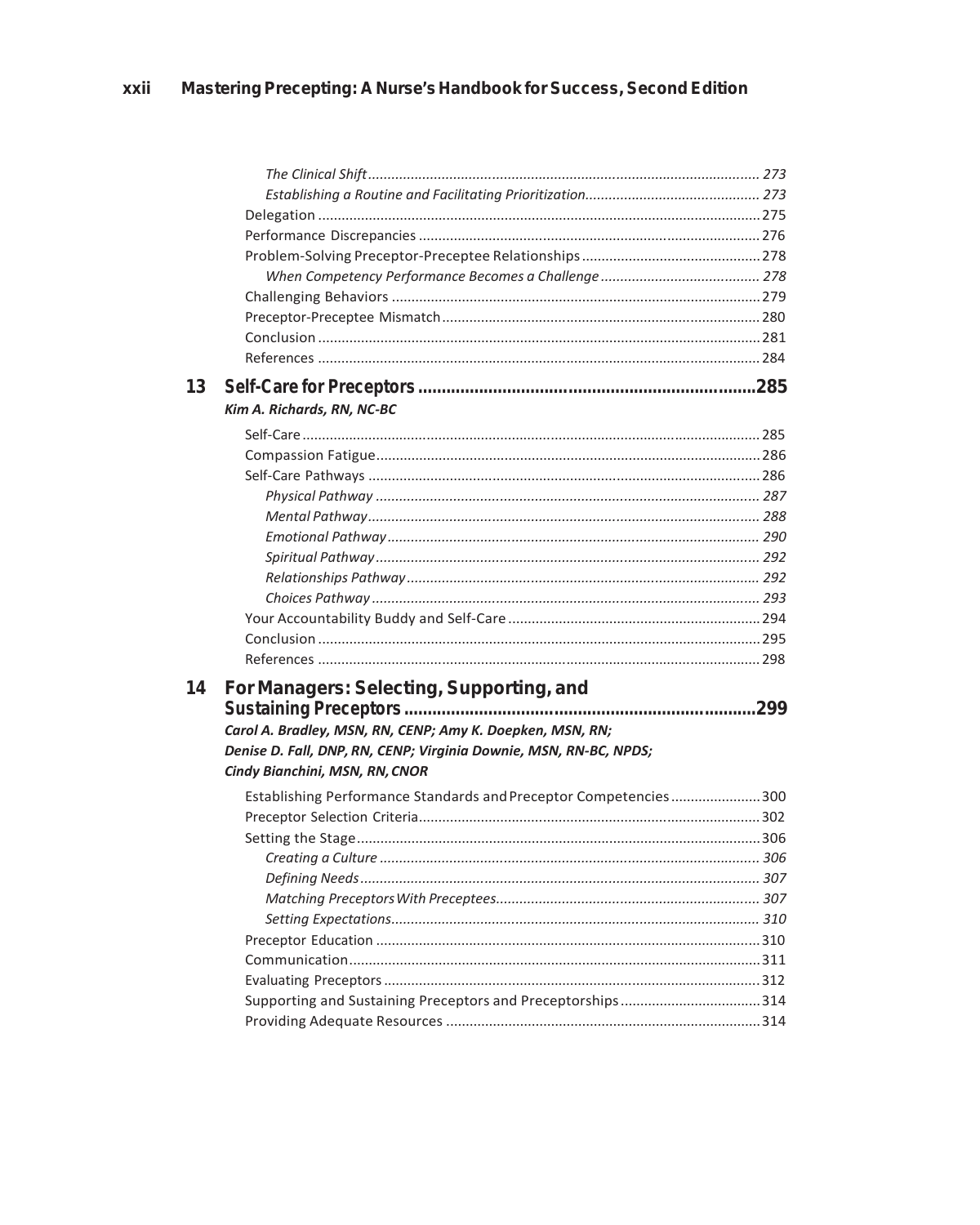| Beth Tamplet Ulrich, EdD, RN, FACHE, FAAN                                |  |
|--------------------------------------------------------------------------|--|
|                                                                          |  |
|                                                                          |  |
|                                                                          |  |
|                                                                          |  |
|                                                                          |  |
|                                                                          |  |
|                                                                          |  |
|                                                                          |  |
|                                                                          |  |
|                                                                          |  |
| Content-Using the Mastering Precepting Book for Preceptor Education329   |  |
|                                                                          |  |
| Chapter/Module 2: Learning: The Foundation of Precepting330              |  |
|                                                                          |  |
|                                                                          |  |
| Chapter/Module 5: Having a Plan: Developing and Using Goals, Objectives, |  |
|                                                                          |  |
|                                                                          |  |
| Chapter/Module 8: Effectively Using Instructional Technologies 336       |  |
| Chapter/Module 9: Precepting Specific Learner Populations 337            |  |
| Chapter/Module 10: Precepting Advanced Practice Registered Nurses 338    |  |
| Chapter/Module 11: Assessing and Addressing Preceptee Behavior and       |  |
|                                                                          |  |
|                                                                          |  |
|                                                                          |  |
| Chapter/Module 14: For Managers: Selecting, Supporting, and Sustaining   |  |
|                                                                          |  |
|                                                                          |  |
|                                                                          |  |
|                                                                          |  |
|                                                                          |  |
|                                                                          |  |
| The Association for Nursing Professional Development (ANPD)347           |  |
|                                                                          |  |
|                                                                          |  |